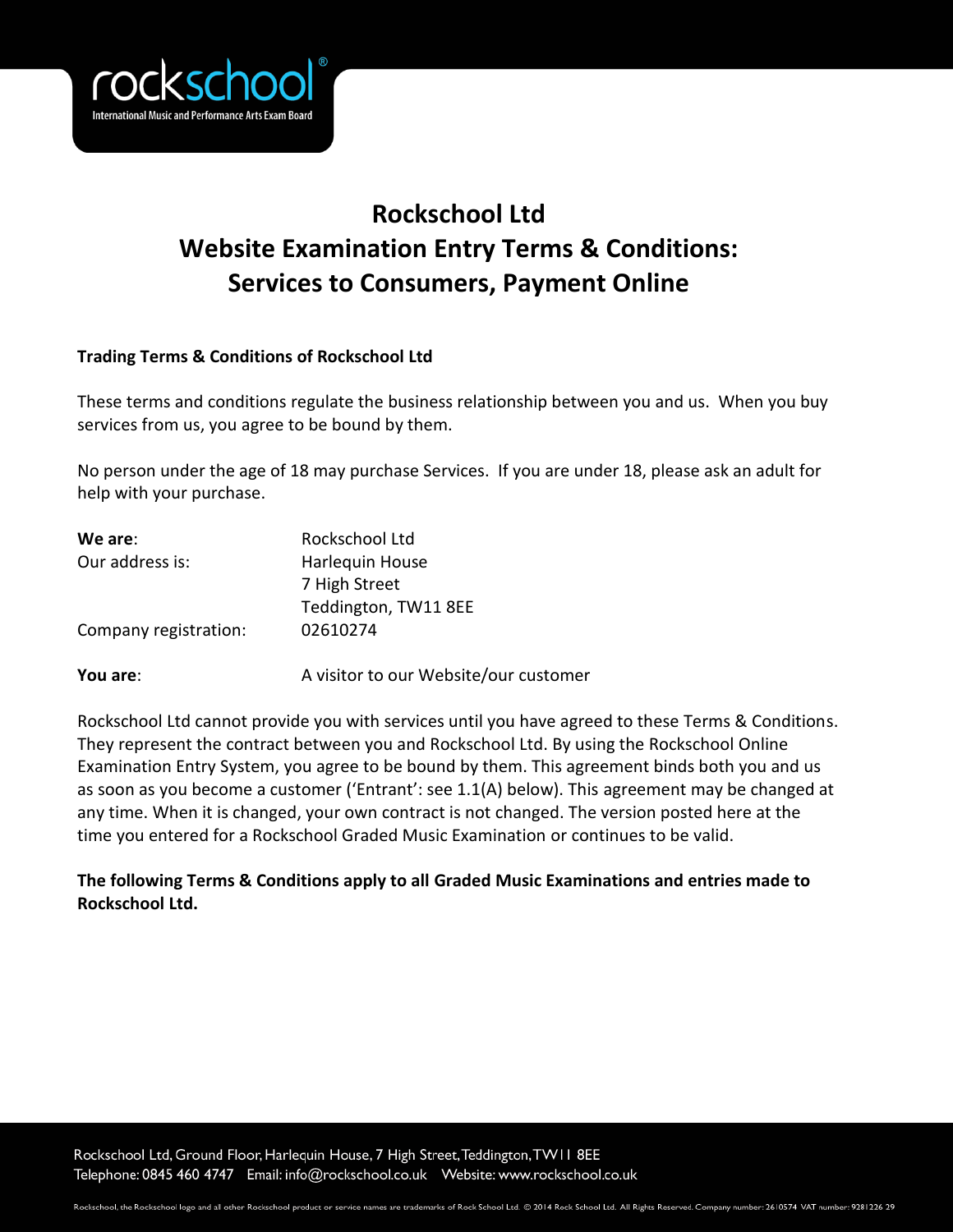

## **1 Definitions**

1.1 The following definitions apply in these Terms & Conditions.

**(A)'Entrant'**. An Entrant is the person who makes the examination entry. This person may be (i) the person who is to be examined; (ii) a parent or guardian of the person who is to be examined; (iii) a school, college or other educational institution; (iv) an individual teacher entering multiple Candidates.

**(B)'Candidate'.** A Candidate is the person who is taking the examination.

These two terms are used interchangeably in these Terms & Conditions where each term best describes the person being addressed.

1.2 [www.rockschool.co.uk](http://www.rockschool.co.uk/) ('our Website'). This means the entire computing hardware and software installation that is or supports our Website.

1.3 'Services'. This means the examination services we offer for sale on our Website and includes generally available updates and support services so far as specified for each service.

1.4 'Content'. This means any material in any form published on our Website by us or any third party with our consent.

# **2 Our Contract with You**

These terms and conditions apply:

2.1 So far as the context allows, to you as a visitor to our Website; and

2.2 In any event to you as a buyer or prospective buyer of our services.

2.3 We shall accept your Examination Entries by e-mail confirmation. That is when our contract is made. Our message will confirm the examination entry (or entries) you have made and will outline the process by which your examination date(s) will be set and communicated to you.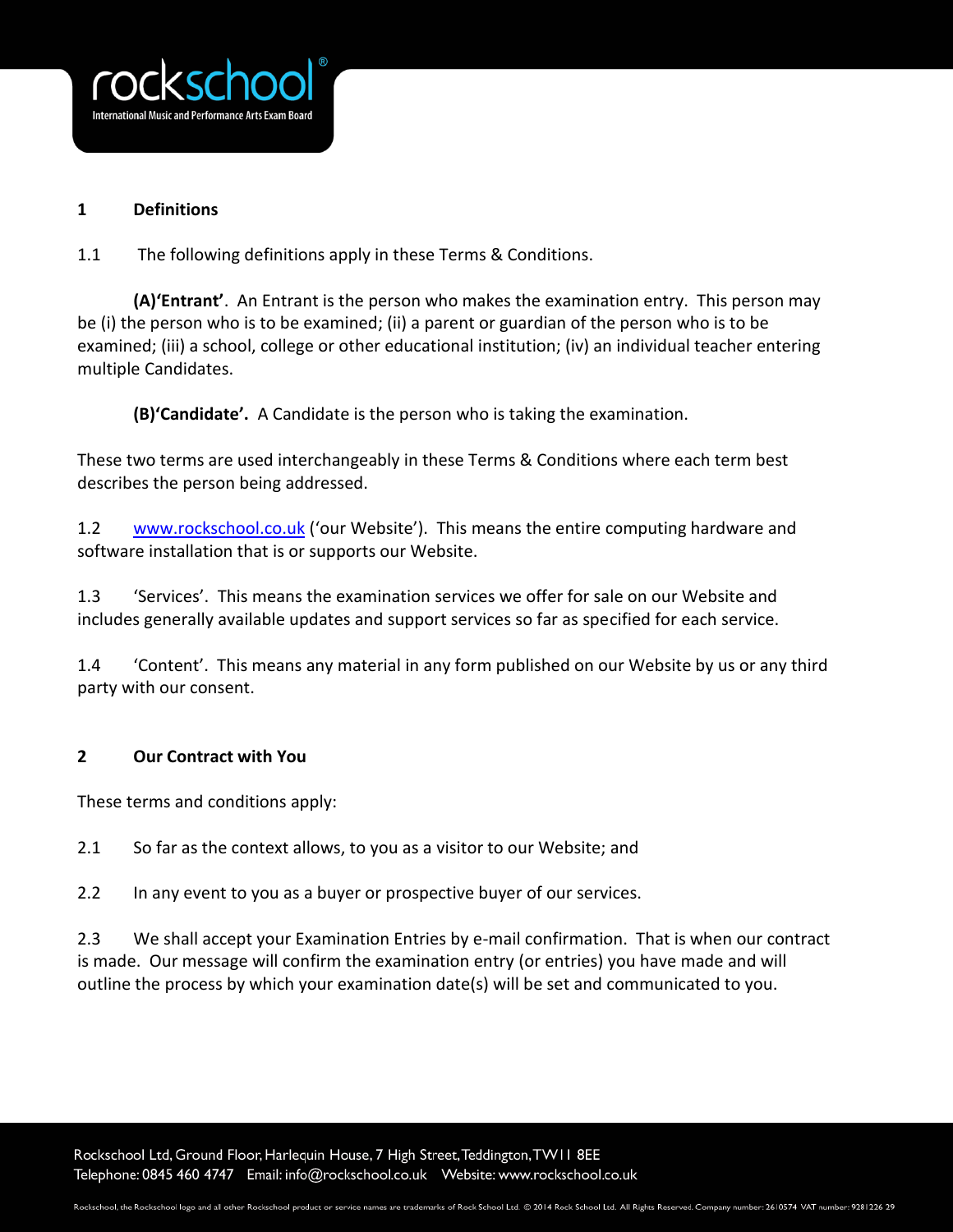

2.4 Rockschool will endeavour to fulfil your requirements for examination in so far as it is possible for us to do so. We cannot, however, always guarantee that you will get either the examination date or location of your choosing. Entrants should always ensure that they let Rockschool know of all dates which a candidate cannot make at the time that entry is made. Entrants should also advise Rockschool after the entry has been made of any further dates when candidates are unavailable.

2.5 Rockschool may change these Terms & Conditions from time to time. The Terms & Conditions that apply to you are those posted on our Website.

2.6 Entrants agree that they have provided, and will continue to provide, accurate, up to date, and complete information about themselves and any candidates which they enter for Rockschool Graded Music Exams. Rockschool requires this information to fulfil the services within the contract.

2.7 Entrants who register with Rockschool for the purposes of entering candidates for Graded Music Exams are responsible for maintaining the confidentiality of their account details such as usernames and passwords and for preventing any unauthorised person from accessing such information. Rockschool will treat as void any transactions between any unauthorised third parties if we suspect that such transactions are initiated by invalid account users.

2.8 Entrants agree to accept responsibility for all activities and transactions that take place under their account and password. Entrants should tell Rockschool immediately if they believe that an unauthorised third party has accessed the Entrant's account without the Entrant's authorisation. Entrants are required under such circumstances also to reset their passwords without delay.

2.9 The Entrant represents that any username or email address selected by them, when used alone or in combination with a second or third level domain name, does not interfere with the rights of any third party and has not been selected by the Entrant for any unlawful purpose.

2.10 The Entrant acknowledges and agrees that if Rockschool has cause to believe that such selection does interfere with the rights of a third party or is being selected for unlawful purposes, then Rockschool may immediately suspend the use of such name or email address and the Entrant will indemnify Rockschool for any claim or demand that arises out of the Entrant's selection.

2.11 The Entrant acknowledges and agrees that Rockschool shall not be liable to the Entrant in the event that Rockschool is ordered or required by a court or judicial authority to desist from using or permitting the use of a particular domain name as part of a username or email address.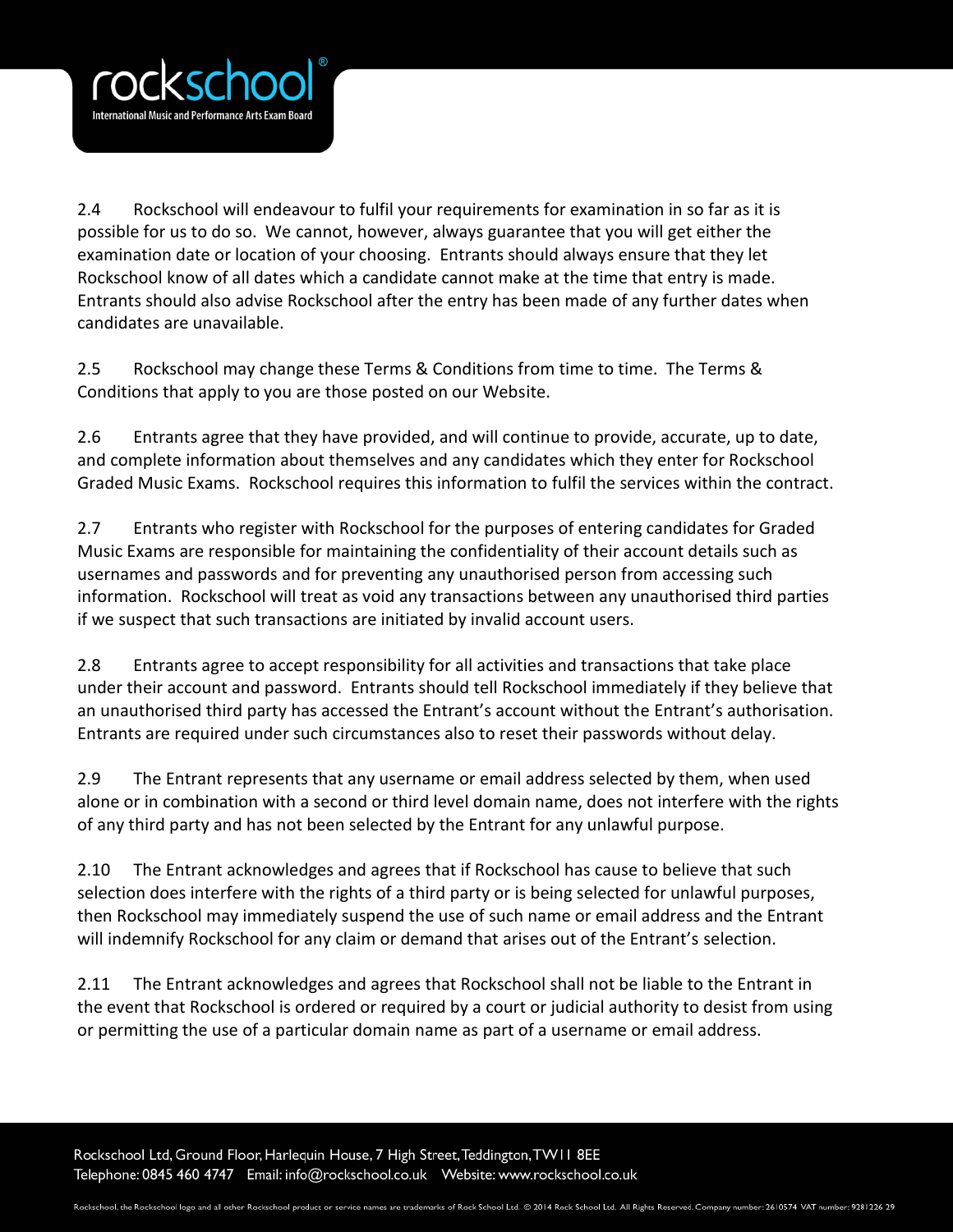

2.12 Nothing in these Terms & Conditions or on our Website shall confer on any third party any benefit under the provisions of the Contracts (Rights of Third Parties) Act 1999.

# **3 Examination Entry Procedures**

3.1 The Entrant is the person who submits the examination entry. The Entrant may be either a Candidate in their own right or someone who acts on behalf of a Candidate (or Candidates) by being Rockschool's principal point of contact (see Definitions above). A Candidate who submits an entry is the Entrant for that entry. All Entrants must be 18 years old or over.

3.2 The Entrant has a number of responsibilities. These are:

To read and undertake to abide by these Terms & Conditions,

To ensure that any other persons connected with the examination are aware of the content of the Terms & Conditions and other relevant Rockschool examination regulations;

To ensure the accuracy of the Candidate information supplied, including name spellings, grades and subjects of examination, and details of any specific Candidate needs;

To make payment for the examination;

To notify any Candidates of the examination date, time and venue (where applicable); and To receive the examination mark form/certificate and to pass them on to the Candidate (where applicable).

3.3 Each Entrant creates a User Account and is assigned a user name and password. The User Account reference name and number should be quoted in any communications with Rockschool. An Entrant's User Account details should not be disclosed to an unauthorised third party and may be changed by the Entrant at any time.

3.4 All written communications by Rockschool relating to the acceptance of an entry, payment, the allocation of exam dates and the result are sent to the Entrant by email or by post if done offline. Responsibility for an entry cannot be transferred to another party without the Entrant's written consent. While the Entrant remains Rockschool's principal point of contact in all matters, Rockschool reserves the right to share information regarding an examination with another party in response to a valid enquiry but only where that party is directly connected to the Entrant, such as a parent/guardian or school/college examinations officer. Rockschool will in all instances where information relating to a Candidate is requested ask for corroboration from the third party that they have a legitimate right of access to specific Candidate information and Rockschool will not comply with any such request where such corroboration cannot be supplied. Rockschool cannot become involved in any dispute or communication breakdown between an Entrant and the Candidate on whose behalf the entry has been submitted.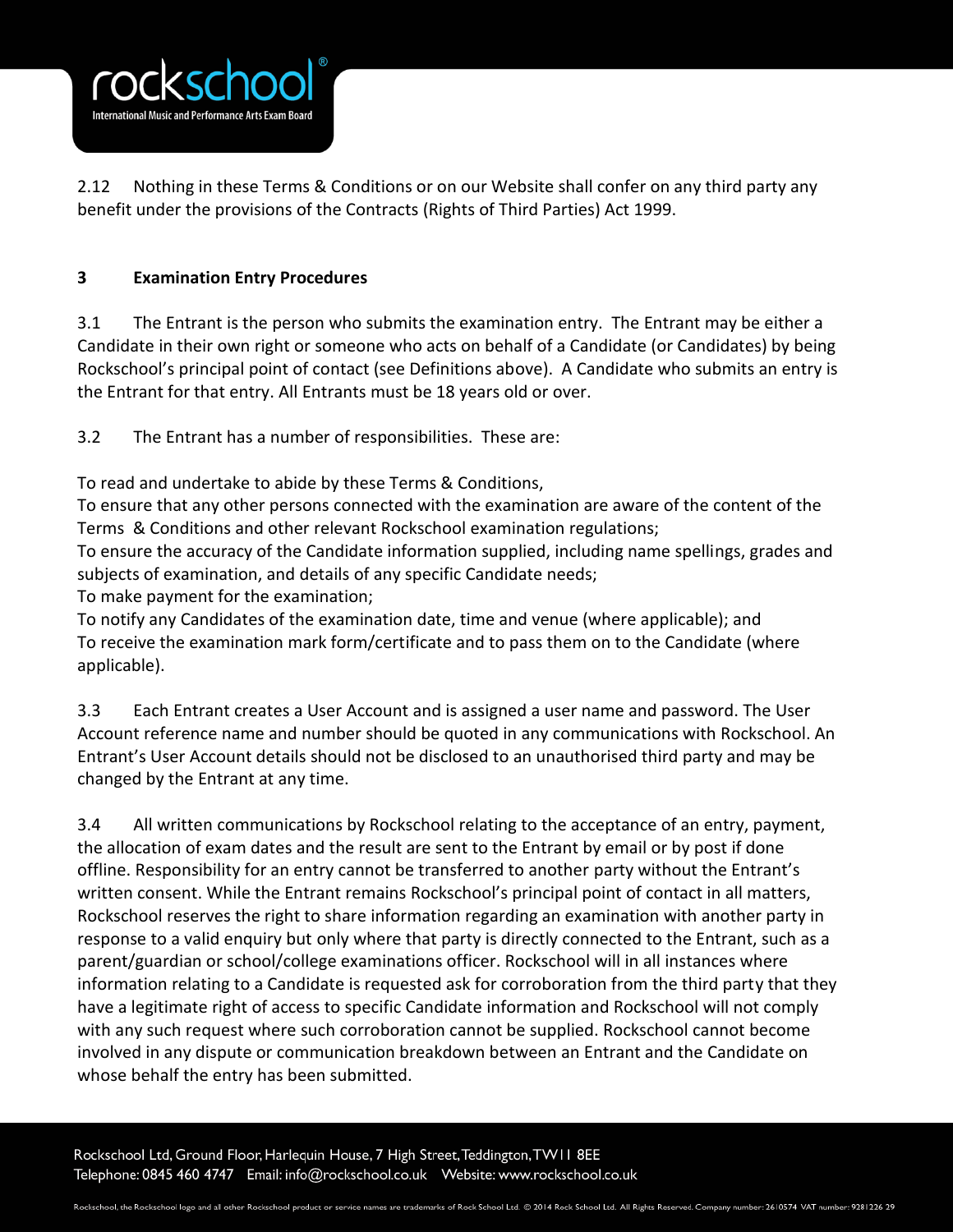

## **4 Grade Music Examination Entries**

4.1 The Entrant must submit all examination entries by the published closing date, using the Online Entry form. Entries cannot be accepted by e-mail, fax or telephone.

4.2 Online Entry is available for all UK and Europe examinations and is made using the Online Entry System. The Entrant gains access to the Online Entry form by creating a User Account (see Section 4.3 above).

4.3 Rockschool will accept examination entries only in accordance with Rockschool's terms and conditions and on the understanding that in all matters the decision of Rockschool must be accepted as final.

4.4 Rockschool reserves the right to refuse, invalidate or cancel any entry and to return any entry received after the closing date has passed. In such cases, the entry fee(s) will be returned.

4.5 Entrant access will be restricted to certain parts of the Rockschool website. Entrants should use the dedicated sections of the Rockschool website for the purposes for which they were created. Any Entrant suspected of using the website for any other purpose will have their access to the site suspended permanently.

# **5 Examination Fees and Payments**

5.1 Entrants must pay all examination fees in full at the time of entry. Entrants may pay by credit or debit card online, for more information on accepted credit/debit cards refer to the Rockschool website.

5.2 Entrants must submit their entries either before or on the closing date for the Examination Period that the Candidates wish to take an exam. The closing dates for each Examination Period are shown on the website.

5.3 Rockschool publishes its examination fees on its website and any changes to fees that normally come into force. All examination and other fees charged by Rockschool are inclusive of VAT. Entrants should check the lists of published fees prior to making an online entry. Rockschool publishes details of fees in Sterling and Euros on its website. Rockschool can accept entries from individuals, teachers, schools, colleges or private teaching organisations in the UK and the EU/EFTA. Examinations entered for and taken in the UK must be paid for in Sterling.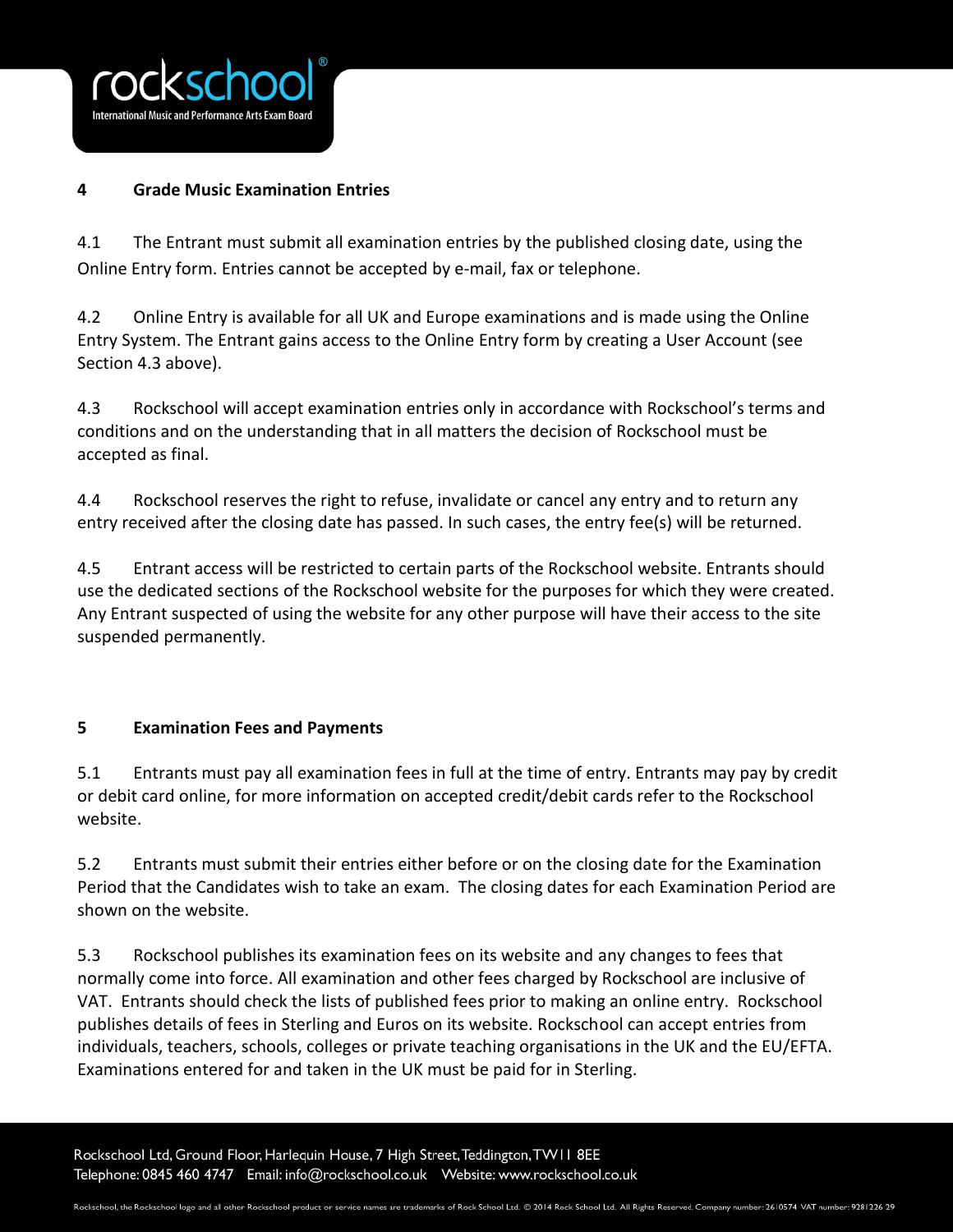

Examinations entered for and taken in the EU/EFTA must be paid for in Euros even if the currency of the country of origin in the EU/EFTA is not the Euro. Rockschool will not accept an Online Entry from any individual, school, college, teacher or other institution from any other country other than those listed for the UK, EU or EFTA where examination centres exist. Some other countries outside of the UK, EU and EFTA have dedicated country Representatives and in such cases all entries should be directed to the Representative. A list of countries where representation is available is shown on the International section of the website.

5.4 Where the entry is made on behalf of more than one Candidate, a single online payment (i.e. one credit/debit card transaction) must be made by the Entrant. Rockschool cannot process separate online payments for each Candidate. All school and college Entrants seeking to pay by invoice should submit an official requisition with a purchase order number and a completed Rockschool entry form (see [www.rockschool.co.uk](http://www.rockschool.co.uk/) for forms). All fees, from whatever source, must be received before an examination session takes place.

5.5 Entrants should ensure that all online transactions are undertaken in a timely manner and should be aware that pages may 'time out' in specific circumstances outside of Rockschool's control. Rockschool cannot be held liable for any loss of data arising from such time outs or any other connectivity interruptions.

5.6 Entrants must ensure that all Candidate details are accurate at the point of entry. Any changes to Candidate details after certificates have been printed will result in a non-refundable **administration charge of £10** for each certificate that needs to be changed.

5.7 Rockschool accepts credit and debit cards in good faith and cannot be held liable for any third dispute arising from their use by individual Entrants. Once an Online Entry has been made and paid for, any chargeback by the Entrant will be considered fraud. Entrants seeking online refunds must refer to the refund terms and conditions shown in Section 8 below.

5.8 Rockschool will adhere at all times to the Data Protection Act. Individual card data is always encrypted and cardholder details are not retained once the transaction has been completed.

5.9 Once an entry and payment have been submitted, the entry fee cannot be refunded other than in accordance with Rockschool's regulations for withdrawals, non-attendance and fee refunds (see below).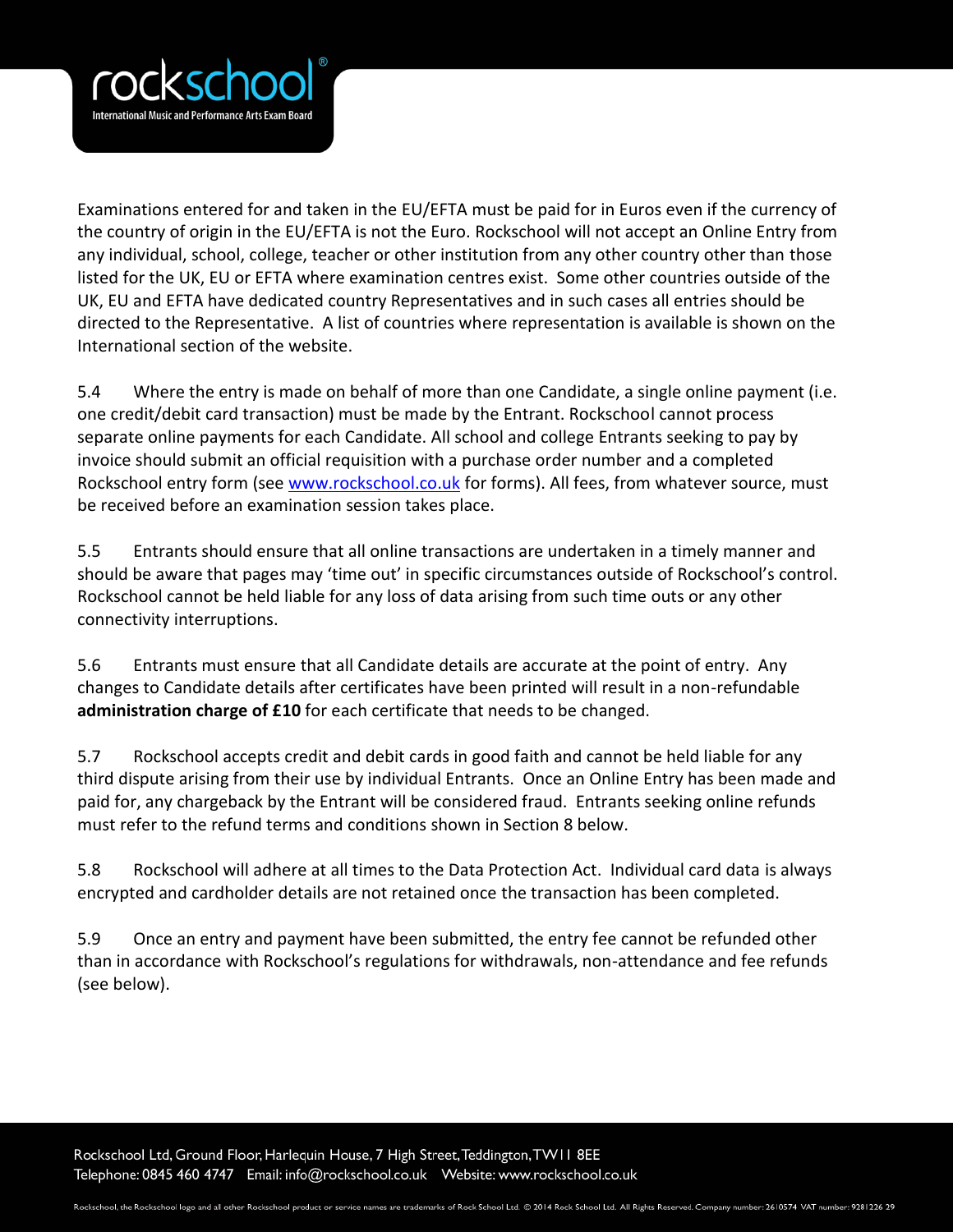

5.10 Rockschool will notify the Entrant of any payment queries arising, or an outstanding amount as soon as possible after the entry has been processed. Where any such query has not been resolved by the date of the examination, Rockschool reserves the right to withhold the release of examination results/certificates for all Candidates entered by the Entrant.

5.11 Late entries may be accepted for inclusion in any examination period in the UK at the discretion of the Qualifications Manager. A non-refundable late **fee of £15** will be charged for any late Entrant in addition to the examination fee charged.

# **6 Examination Centres and Equipment**

6.1 Rockschool provides examination centres for Graded Music Exams. See the Rockschool website for more details.

6.2 Candidates can nominate an examination centre from the list of public centres shown by Rockschool on its website. Rockschool will endeavour to schedule all Candidate entries at the centres of their choice but cannot always guarantee that the examination will be held at the centre nominated by the Candidate. However, the precise examination centre cannot be confirmed until after the examination timetables have been arranged. Each Candidate is notified of the examination centre at the time of the examination appointment.

6.3 Rockschool reserves the right not to use a specific centre if the number of Candidates is insufficient. In such cases, an examination appointment will be offered at an alternative centre nearest to the Candidate.

6.4 Examination centres are designed to provide Candidates with a suitable examination environment which is quiet, properly lit, heated and ventilated. Rockschool examination centres provide: a waiting room (or area) and an examination room. This contains all of the necessary equipment to conduct Rockschool examinations and is, where possible, out of hearing of the waiting room. A steward is present at all centres. All examination centres are regularly monitored by Rockschool.

6.5 Space in the waiting room may be limited and Candidates should therefore bring no more than one escort nor arrive more than fifteen minutes before the examination appointment.

6.7 All Rockschool centres provide a music stand, but Candidates are welcome to bring their own if they prefer.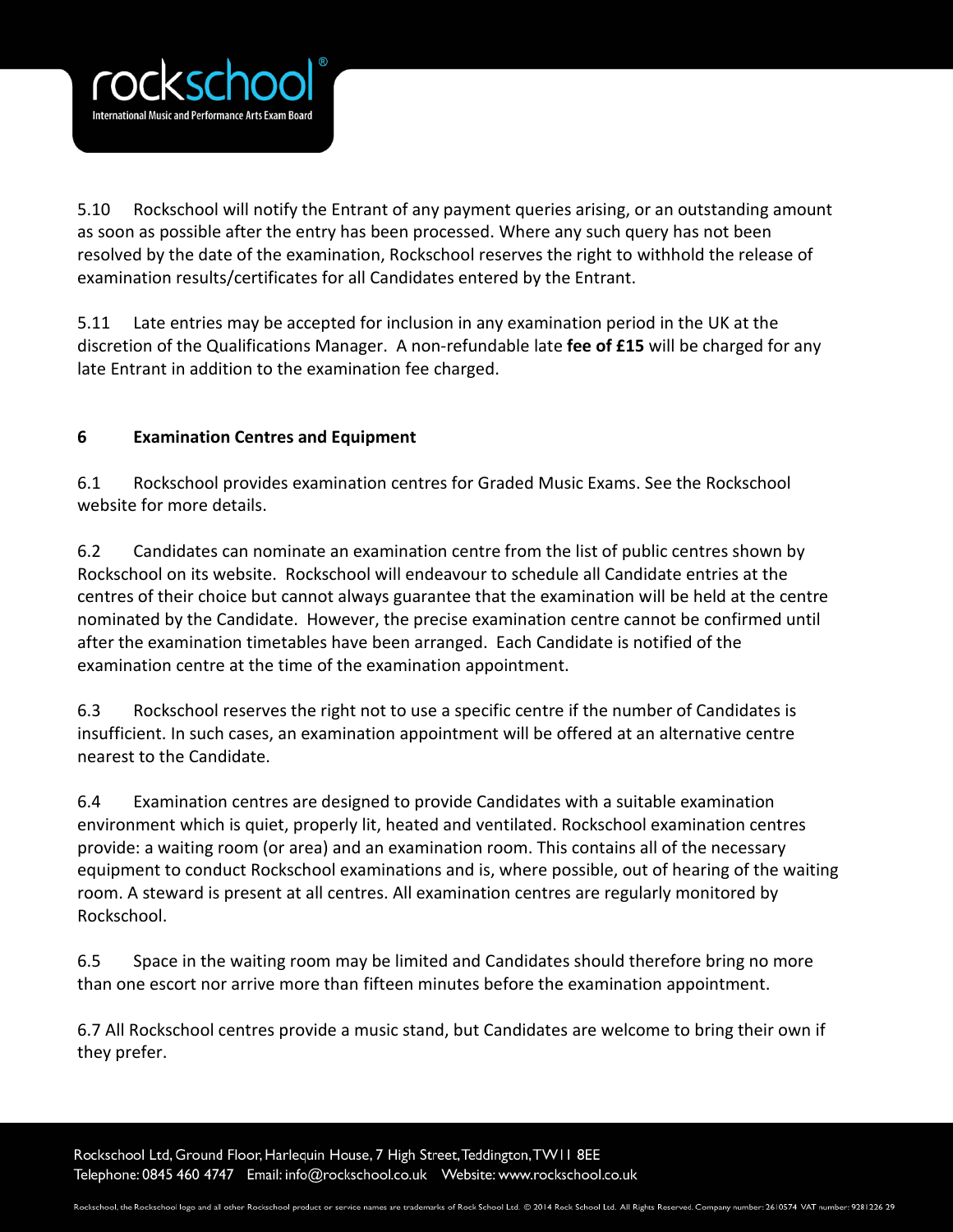

# **7 Private Centres and Examiner Visits**

7.1 Grade and Performance Certificate examinations may be held at premises provided by the Entrant in accordance with the regulations and requirements stipulated by Rockschool (Private Centres).

7.2 Private centres cater for Entrants with sufficiently large numbers of Candidates. Rockschool stipulates that an Entrant must have at least one day's worth of Candidates (usually defined by value of examination fees of £900 per day or 17+ Candidates) before a private centre can be authorised.

7.3 To qualify as a private centre, the Entrant must ensure that the entry fulfils the minimum Candidate requirements. The Entrant should also take into account the following criteria used by Rockschool when organising timetables: examinations do not normally begin before 9.00 or end later than 18.00. Morning and afternoon sessions normally include a break of 15 minutes. A lunch break of 45 minutes is also included. The standard examination day is 8 hours of examining time and entries exceeding this are usually timetabled on consecutive days.

7.4 Two or more Entrants may combine their entries in order to meet the minimum Candidate requirements but the examinations must be held at a single venue. An Entrant wishing to participate in another Entrant's private centre must seek permission from that Entrant before submitting an entry. The Entrant hosting the private centre is responsible for the provision of suitable facilities and arrangements and for the receipt of exam schedules and instructions from Rockschool.

7.5 Entrants hosting a private centre are responsible for ensuring suitable facilities and arrangements at their own cost: a waiting room (or area); an examination room, which is quiet as well as properly lit, heated and ventilated, and is, where possible, out of hearing of the waiting room; a suitable person to act as steward outside the examination room for the duration of the examinations in accordance with Rockschool's instructions.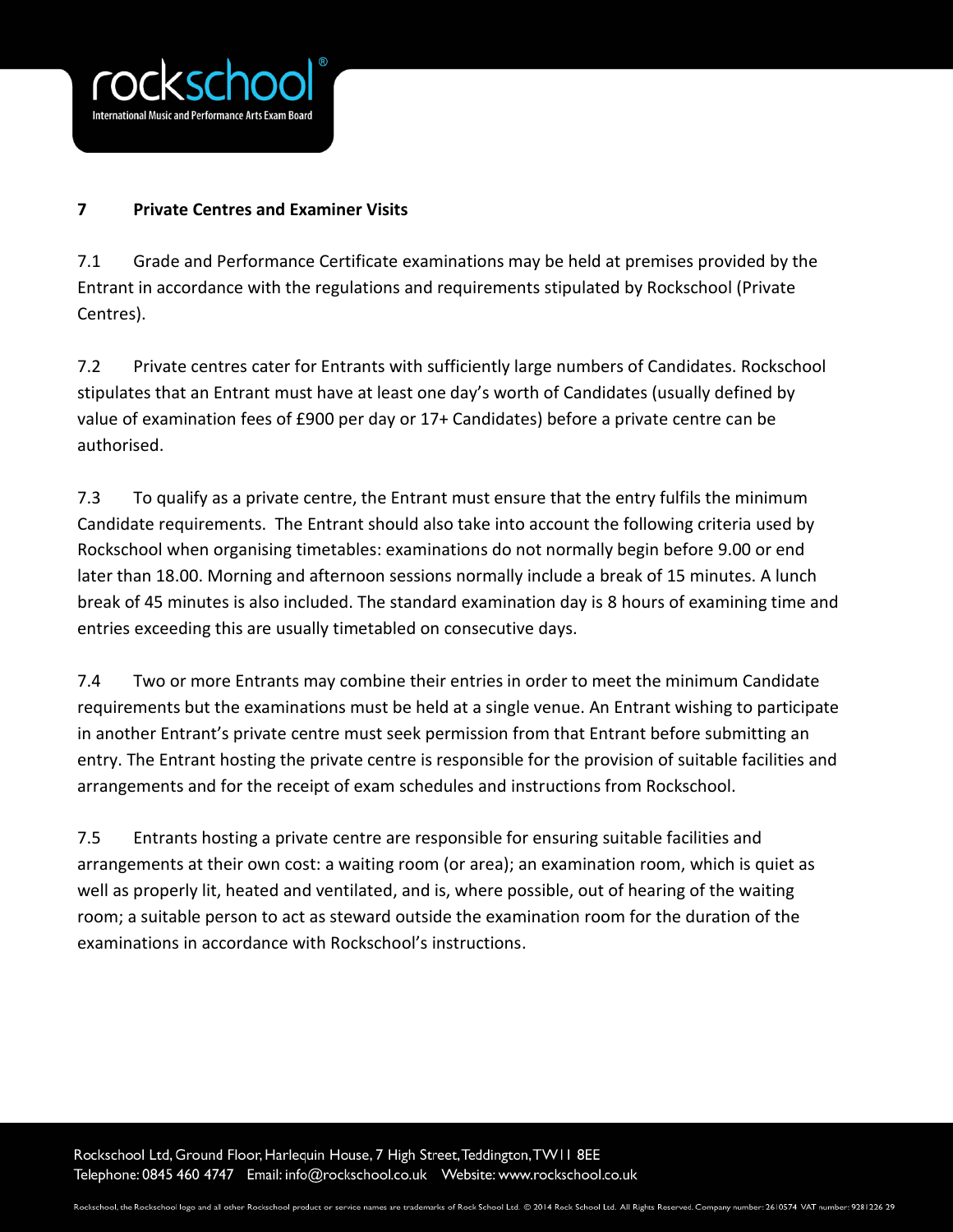

#### **8 Examination Schedules**

8.1 Examination dates in the UK, Republic of Ireland are allocated centrally by Rockschool within the three examination Periods offered by Rockschool each year. Details of all examination sessions and closing dates are published in Rockschool's examination books and on the Rockschool website. Examination dates in the Rest of the World are allocated by Rockschool's country Representatives and Candidates in those territories should contact their local Representative.

8.2 Rockschool will endeavour to take into account, wherever possible, any date preferences indicated by the Entrant at the time of entry. However, examination dates are decided on the basis of scheduling examiners' time most efficiently while providing convenient appointments to as many Candidates as possible. Consequently Rockschool cannot always guarantee to fulfil any preferences indicated by the Entrant. The Entrant must therefore ensure that Candidates are ready for an examination from the first day of the examination period in question. Rockschool cannot accept entries that are conditional on particular dates being allocated or avoided.

8.3 Notification of the examination date, time and venue is sent to the Entrant as soon as possible after appointments have been allocated and examiners have been booked, and usually no later than four weeks before the examination date.

8.4 The notification also confirms the names, grades and subjects of Candidates entered, and any request for special arrangements/tests (for information about special arrangements see Section 15 below). The Entrant is required to check these details and notify Rockschool immediately of any errors or corrections.

## **Changes to Schedules and Appointments**

8.5 For those entry options where Rockschool allocates the examination date, it is recognised that, on occasion, an allocated appointment will coincide with another important commitment. In such circumstances, Rockschool endeavours to offer an alternative appointment, in accordance with the regulations and requirements stipulated immediately below.

8.6 Candidates may change their examination date under exceptional circumstances. In such cases where an examination has been changed by a Candidate, Rockschool will charge the Candidate **a fee of £15** if the change is made within four weeks of the original examination date. Rockschool will charge the Candidate **a fee of £25** if the change is made within two weeks of the original examination date.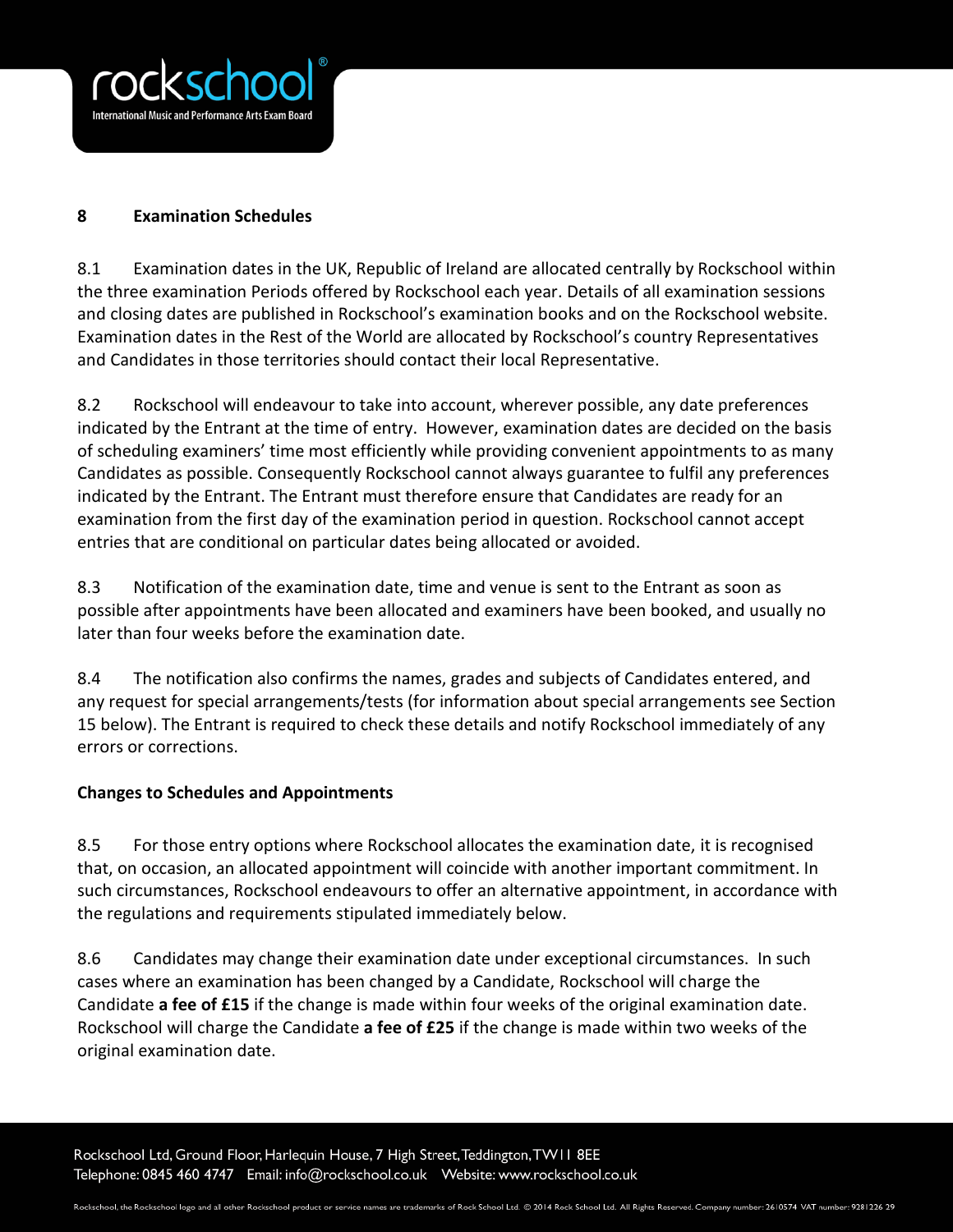

8.7 Any request for an alternative exam date must be made as soon as possible after the notification of an exam date has been received, and must state the reason for the request. It should normally be made by the Entrant; if made by another party, that person must confirm that the Entrant's agreement has been given. Notification of any new appointment will be sent to the Entrant.

8.8 Should Rockschool be able to meet a request for an alternative exam date, the appointment offered may be at any time within the examination Period in question and at any centre within the area.

8.9 If an alternative appointment offered by Rockschool is declined and the Candidate chooses not to take the examination on the date originally allocated, the Candidate will forfeit his entry fee unless a deferral fee (usually half of the original examination fee) is paid to move the entry to the next available exam period.

# **9 Withdrawals, Deferrals and Refunds**

9.1 Any Candidate who withdraws from their examination, unless (i) the Candidate has sent written notice to the Rockschool head office and received special dispensation or (ii) the exam has been deferred in advance of the examination date (see 8.2 below), will forfeit their examination fee(s).

9.2 Candidates who withdraw from a scheduled examination in one period may defer to another by paying half of the examination fee again. Candidates may also, if they wish, upgrade their examination Grade by paying the price difference between the two Grades.

9.3 In the case of illness or injury the Candidate will receive a free deferral to the next Examination Period, provided that the conditions in regulation 8.1 are met. In exceptional cases the Candidate may be given a refund if the illness or injury will be long term and the Candidate is unable to take part in the next Period. In all cases of illness or injury Candidates must provide Rockschool with written notification supported by the appropriate documentary evidence, i.e. a medical certificate. The Candidate must send the documentary evidence no later than four weeks after the examination date.

9.4 A Candidate in quarantine for any infection must be withdrawn from examination. If examinations are cancelled owing to quarantine, alternative appointments/fee refunds may be offered at Rockschool's discretion.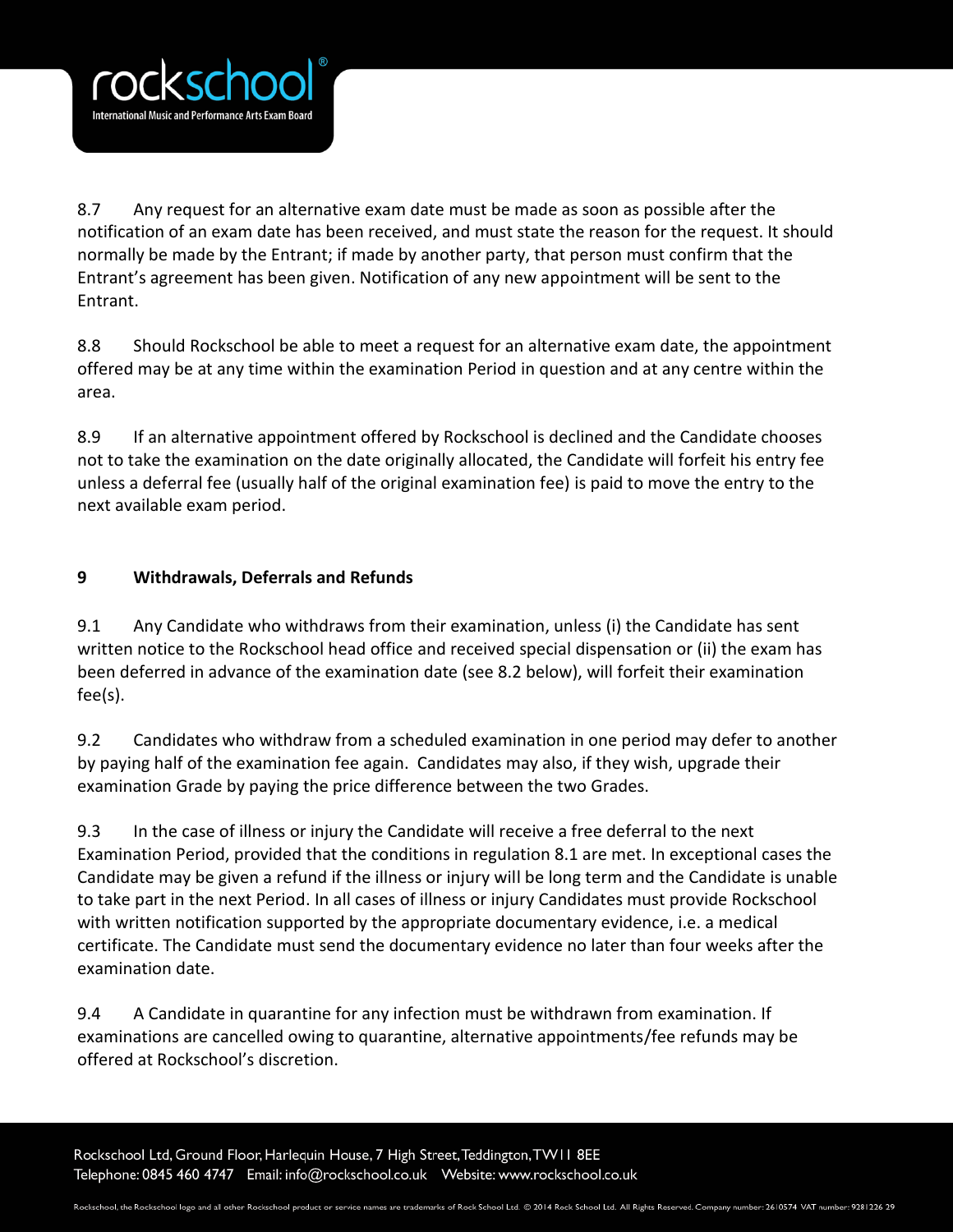

9.5 Where an examination is missed due to circumstances beyond the Candidate's control (e.g. a major travel incident or damage to the Candidate's instrument immediately before the examination), as a first recourse Rockschool endeavours to offer an alternative appointment at the earliest opportunity within the current examination Period (this may be at any Centre within the area). Should this not be possible, a discretionary refund may be given, provided that the conditions in regulation 8.1 are met and that the written notification is supported by full details substantiating the application.

# **10 Grade Music Examinations Timing and Exam Conduct**

10.1 Timings for Graded Music Examinations are specified on the Rockschool website. The timings shown here indicate the approximate duration of each examination and allow for the Candidate's entry and exit, any tuning time, as well as time for the examiner to complete the mark form between examinations. Examiners may, at their discretion, take more or less time than the specified timings.

10.2 Candidates with sensory impairments, learning difficulties or particular physical needs may qualify for an additional time allowance (see Section 13 below).

10.3 All Graded Music Examination Candidates are advised to attend 15 minutes before the start of the examination.

10.4 Candidates may not bring any unauthorised material or equipment (such as recording devices) into the examination room, and all mobile phones must be switched off. Any Candidate infringing this rule may be disqualified.

10.5 Generally, one examiner only is present in the examination room. At Rockschool's discretion, a second examiner may be present, for reasons of examiner training or quality assurance.

10.6 For monitoring and moderation purposes, examinations may, from time to time, be recorded. Such recordings become the property of Rockschool but remain strictly anonymous. Such recordings are not permitted for use in the case of appeals.

10.7 The examiner dispatches the mark forms to Rockschool in accordance with the instructions issued by Rockschool.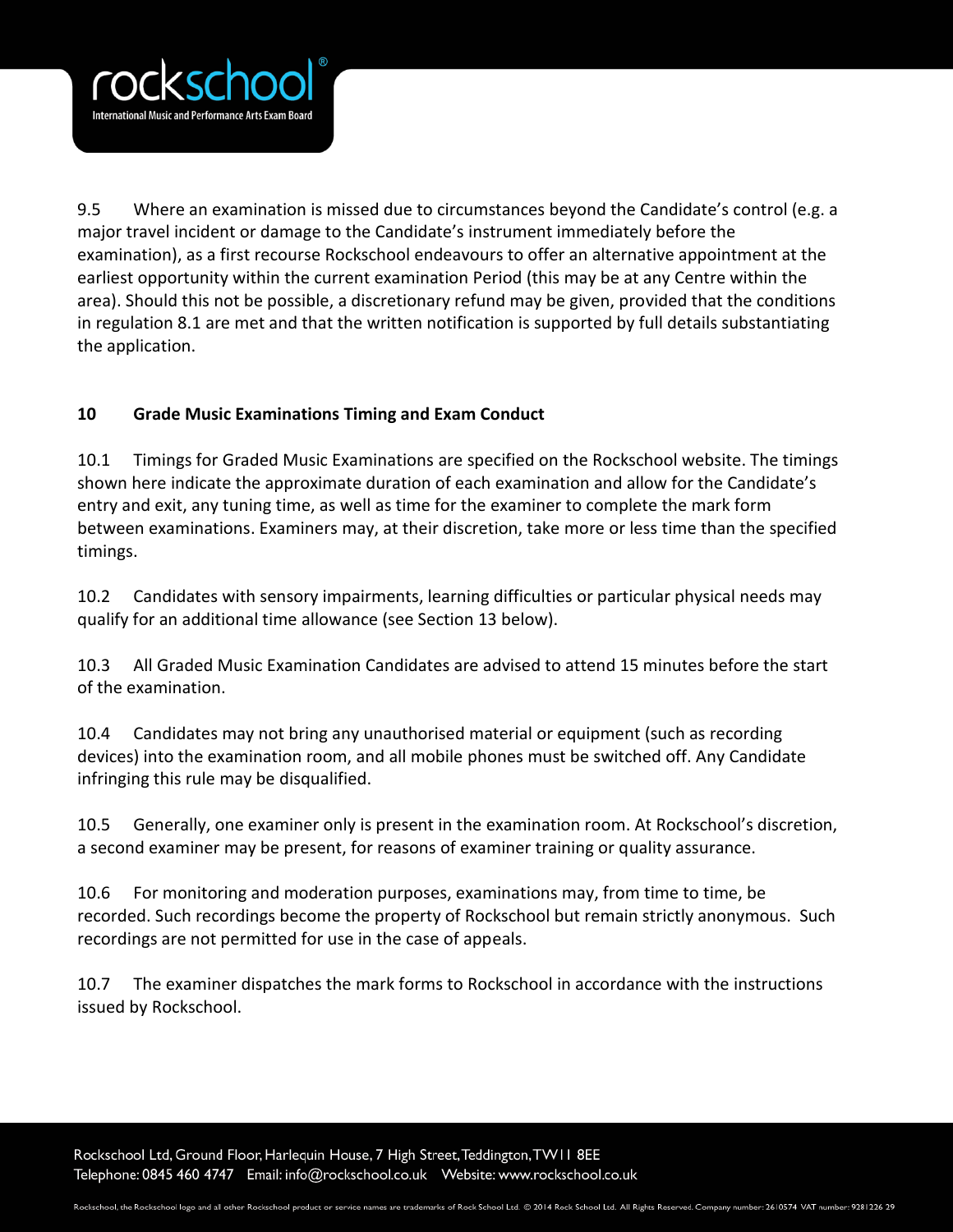

10.8 Rockschool does not accept responsibility for the loss of any mark forms in the post after their dispatch to Rockschool by the examiner. In such cases, Rockschool arranges for duplicate mark forms to be provided by the examiner with minimum delay.

# **11 Exam Schedules and Attendance Order**

Rockschool Public and Private Centres

11.1 The steward is provided with a Candidate list showing the timetable for each day, including each Candidate's appointment time. Candidates are scheduled in an order that makes most efficient use of the time available. Grade 6-8 Drum Candidates wishing to use their own kits are usually scheduled immediately after breaks to give them time to assemble their kit. Candidates using their own kits are asked to collect them again at the earliest convenient opportunity: either during a subsequent break or at the end of the examination session.

11.2 If a Candidate withdraws from an entry (or is given an alternative appointment), the overall time allocated to that particular examination day remains as scheduled unless a replacement Candidate is allocated to the empty time. Appointment times for other Candidates in the same examination day remain as scheduled.

11.3 Should the Entrant hosting an exam session in a private centre wish to alter the order in which Candidates are examined they must approve any and all changes with the relevant examinations officer at Rockschool head office prior to the examination taking place.

## **12 Personnel Permitted in Examination Rooms**

12.1 All examinations are conducted in English. A Candidate who is not comfortable using English is permitted to bring an independent person (who is neither a teacher of music nor a relative of the Candidate) to the examination room as interpreter. All Candidates wishing to use an interpreter should inform Rockschool head office in advance of the examination taking place.

12.2 With the exception of an interpreter, the Candidate is normally not permitted to enter the examination room escorted by another person. However, if permission is requested in writing from Rockschool at the time of entry, the Candidate may nominate someone who is neither a teacher of music nor a relative of the Candidate to be present (see Section 13 Special Considerations below). Exceptions may be made for Candidates with severe disabilities, subject to written medical information from a qualified practitioner.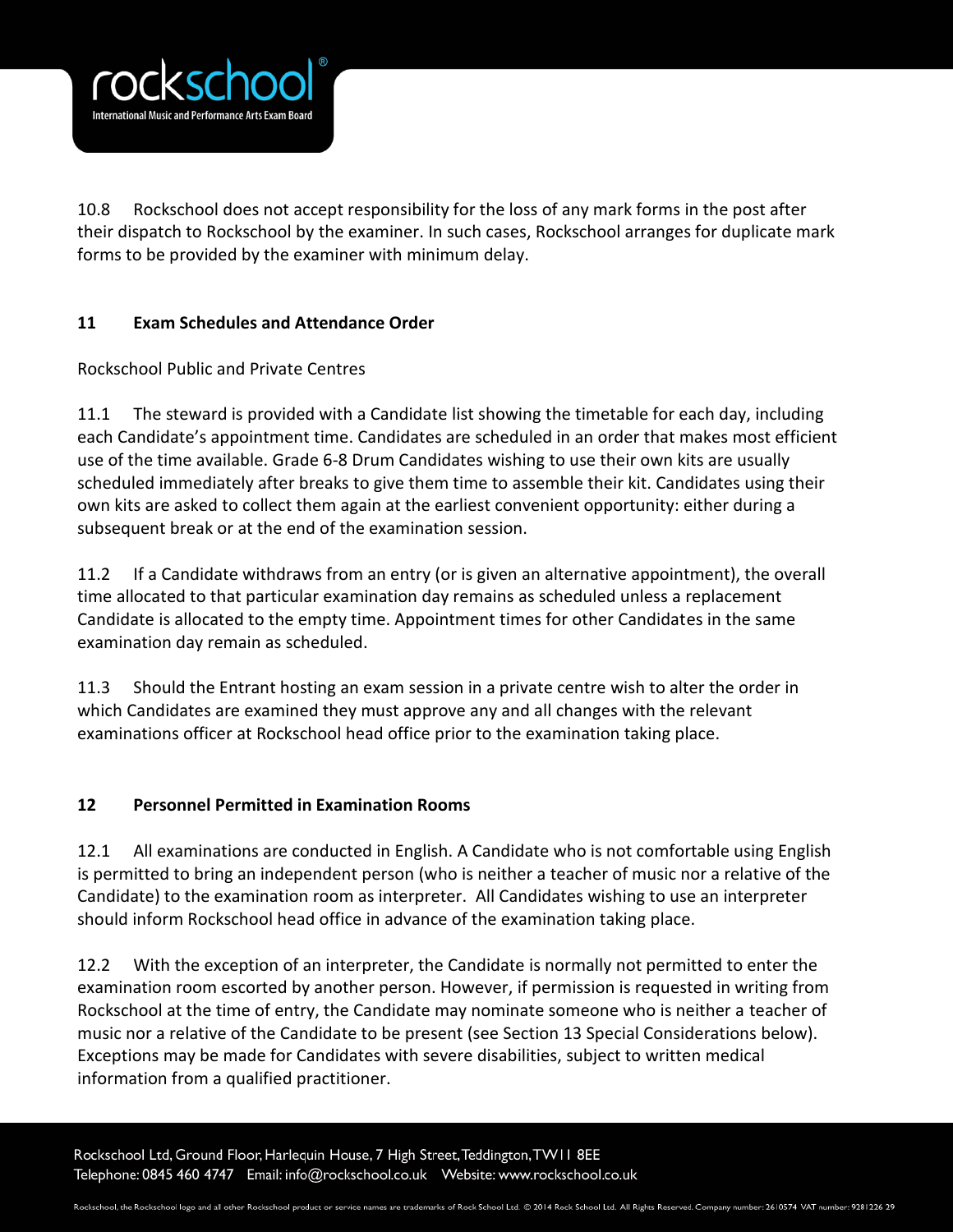

# **13 Examination Order, Printed Music & Performance Requirements**

13.1 Candidates have a choice of examination order depending on which examination they are attempting. A Candidate may choose to start with either:

- (i) the Technical Exercises or
- (ii) the Performance Pieces.

13.2 Teachers and Candidates are advised to pay close attention to the instrument-specific regulations contained in each Syllabus Guide.

13.3 Candidates may opt to bring in a Free Choice Piece (FCP) into their examination. In Grade exams, two FCPs are permitted. In Performance Certificates, up to three FCPs are allowed. Please note that FCPs are not allowed in Debut examinations, either in the Grade or the Performance Certificate. Candidates wishing to have FCPs approved in advance of their examination may submit the scores by post or email for such pieces to Rockschool in advance for adjudication to the Syllabus Adviser.

Copies of the scores for all FCPs along with a suitable backing track must be submitted to the examiner on the day of the exam. **Please note that the Rockschool Hot Rock series is now considered additional repertoire from which candidates can choose any, or all of their exam pieces**. **As they no longer fall under the FCP category candidates will not need to bring photocopies or backing tracks for the examiner.**

The definition of a musical score for this purpose is either (i) a copy of a printed version of the music; (ii) a legible handwritten version of the score; (iii) a 'lead sheet' consisting of chords and melody line or drum groove. Photocopying of material is discouraged with the exception of single pages to facilitate page turns. It is the Candidate's responsibility to ensure all photocopies are destroyed immediately after the examination.

13.4 Candidates failing to observe specific syllabus requirements or regulations may be penalised, or, in certain cases, disqualified.

13.5 Rockschool offers a limited overlap period, during which a preceding syllabus may, under certain conditions, be performed. This is usually two examination periods in the UK and three examination tours outside of the UK.

13.6 Candidates must use the designated Rockschool publications for use in the exam. Candidates are not permitted to share any grade books unless they are close family members.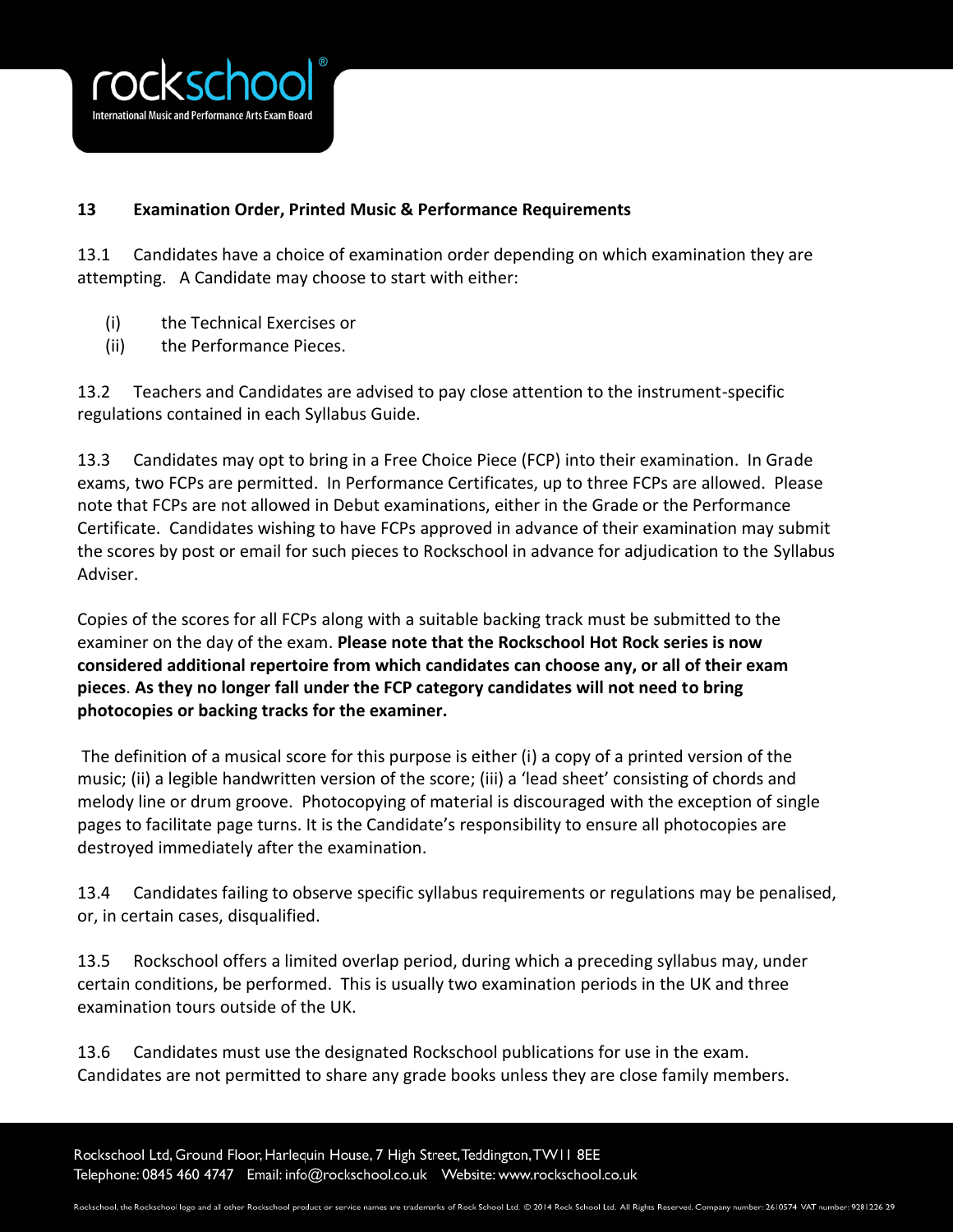

13.7 Candidates should perform the music according to the written score as closely as possible, paying due attention to dynamic markings and other expressive indications where indicated. Candidates should endeavour to create their own solo passages where marked and to follow any *cont. sim.* markings in the score as appropriate.

13.8 Performing from memory is optional except for singers, who must perform some or all items from memory depending upon the grade. Singers attempting Grades 6-8 must also perform all parts of the exam using a microphone which they must supply.

13.9 Examiners may, at their discretion, stop the performance of any piece when they have heard enough to form a judgment.

13.10 The Copyright, Design and Patents Act 1988 does not permit the making or use of photocopies (or other kinds of copies) of copyright works with the exception of small extracts or quotes used ni an examination context. In all other cases, application should be made to the copyright holder before any copy is made. It is the Candidate's responsibility to ensure that they act within the law with respect to the making and use of photocopies (or other copies).

Rockschool reserves the right to withhold the examination result of any Candidate where it has evidence of the use of an illegal copy (or copies) in connection with that examination.

# **14 Reasonable Adjustments and Special Considerations**

14.1 Special consideration or reasonable adjustment may be given, at Rockschool's discretion, to any Candidate whose performance in an examination is felt to have been affected by their current circumstances, including: (i) Candidates who have a permanent disability or specific learning needs; (ii) Candidates who have a temporary disability, medical condition or learning needs; (iii) Candidates who are indisposed at the time of the assessment.

14.2 The provision for reasonable adjustments and special consideration arrangements is made to ensure that Candidates receive fair recognition of their achievement whilst maintaining the equity, validity and reliability of the assessment. In this way, these arrangements make valid provision for Candidates without making assessment easier for learners.

14.3 Candidates requiring access to fair assessment can gain these in the following ways: (i) through reasonable adjustments; (ii) through special considerations.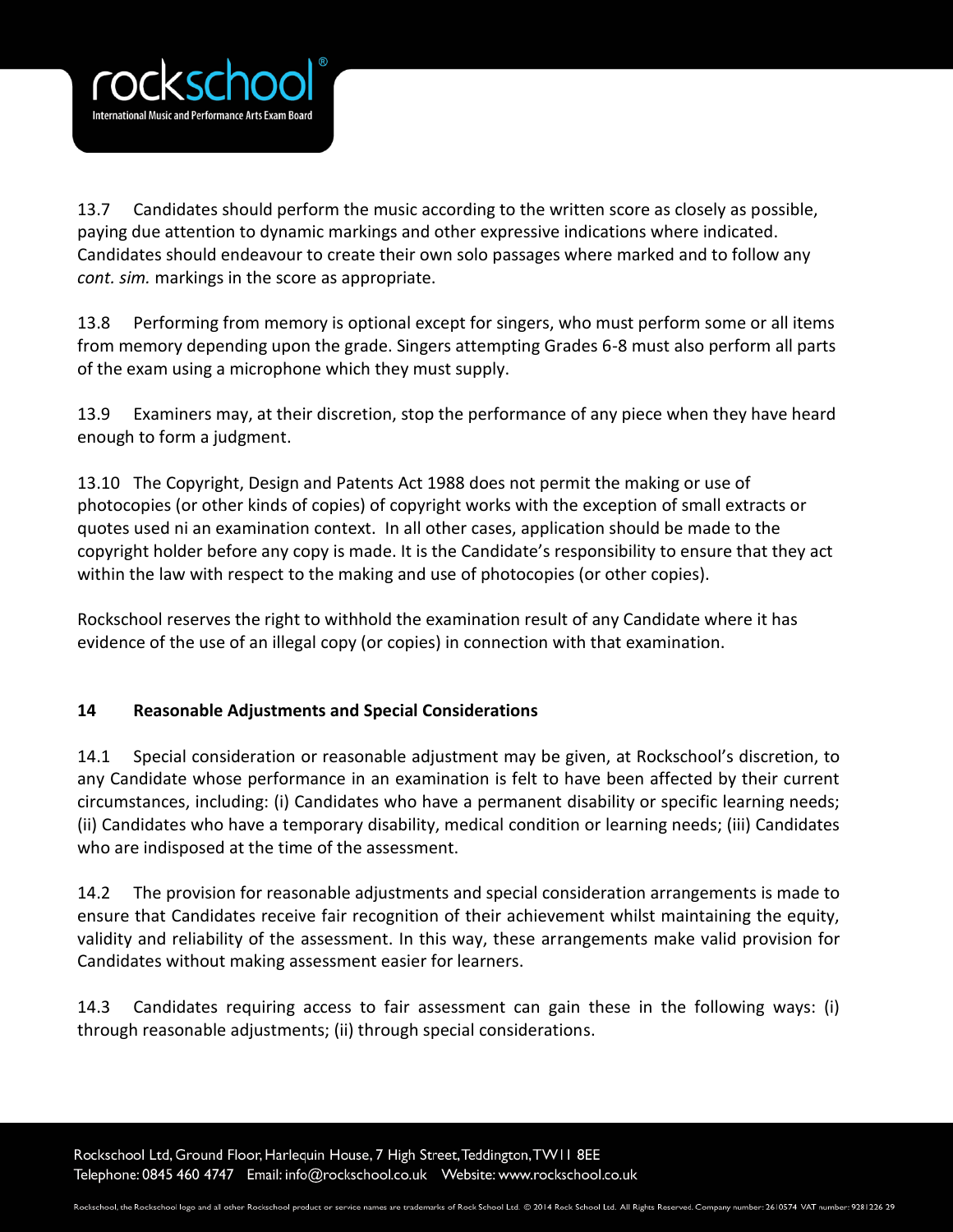

#### **Reasonable adjustments**

14.4 A reasonable adjustment is defined as an action that will reduce the effect of a disability or difficulty that places the learner at a substantial disadvantage during assessment. Reasonable adjustments must not affect the integrity of the assessment, but may involve: (i) making changes for individuals to the standard assessment arrangements, for example allowing Candidates extra time to complete the assessment; (ii) adapting assessment materials, such as providing materials in Braille for those with visual impairments; (iii) providing access facilitators during assessment, such as a sign language interpreter or a reader; (iv) reorganizing the assessment room, such as removing visual stimuli for an autistic learner.

14.5 Candidates must request a reasonable adjustment and have it approved by Rockschool before the assessment takes place. The use of a reasonable adjustment will not be taken into consideration during the assessment of a Candidate's work without such approval.

14.6 Rockschool will consider every request for a reasonable adjustment on a case by case basis. What is reasonable in terms of an adjustment to the assessment will depend on the individual circumstances, cost implications and the practicality and effectiveness of the adjustment.

## **Special considerations**

14.7 Special considerations are different to reasonable adjustments as they apply to a disadvantage that occurs to the learner either just before or during the assessment. Reasons for special consideration could be: (i) temporary illness; (ii) personal injury; (iii) Adverse circumstances at the time of the assessment.

14.8 Further details are contained in Rockschool's *Reasonable Adjustments and Special Considerations Policy*, available on Rockschool's website. (NB these arrangements do not apply to Candidates suffering illness or injury in advance of an examination, for whom the recommended course of action is withdrawal: see Section 8 above).

14.9 Application for reasonable adjustments should be made by the Candidate in advance of the examination, usually at the point of entry. Application for special consideration should be made by the Entrant and must be sent in writing to Rockschool's Head of Operations as soon as possible, and no later than seven days, after the examination. Where appropriate, the application should be supported by documentary evidence, i.e. a medical certificate or a statement from an involved party.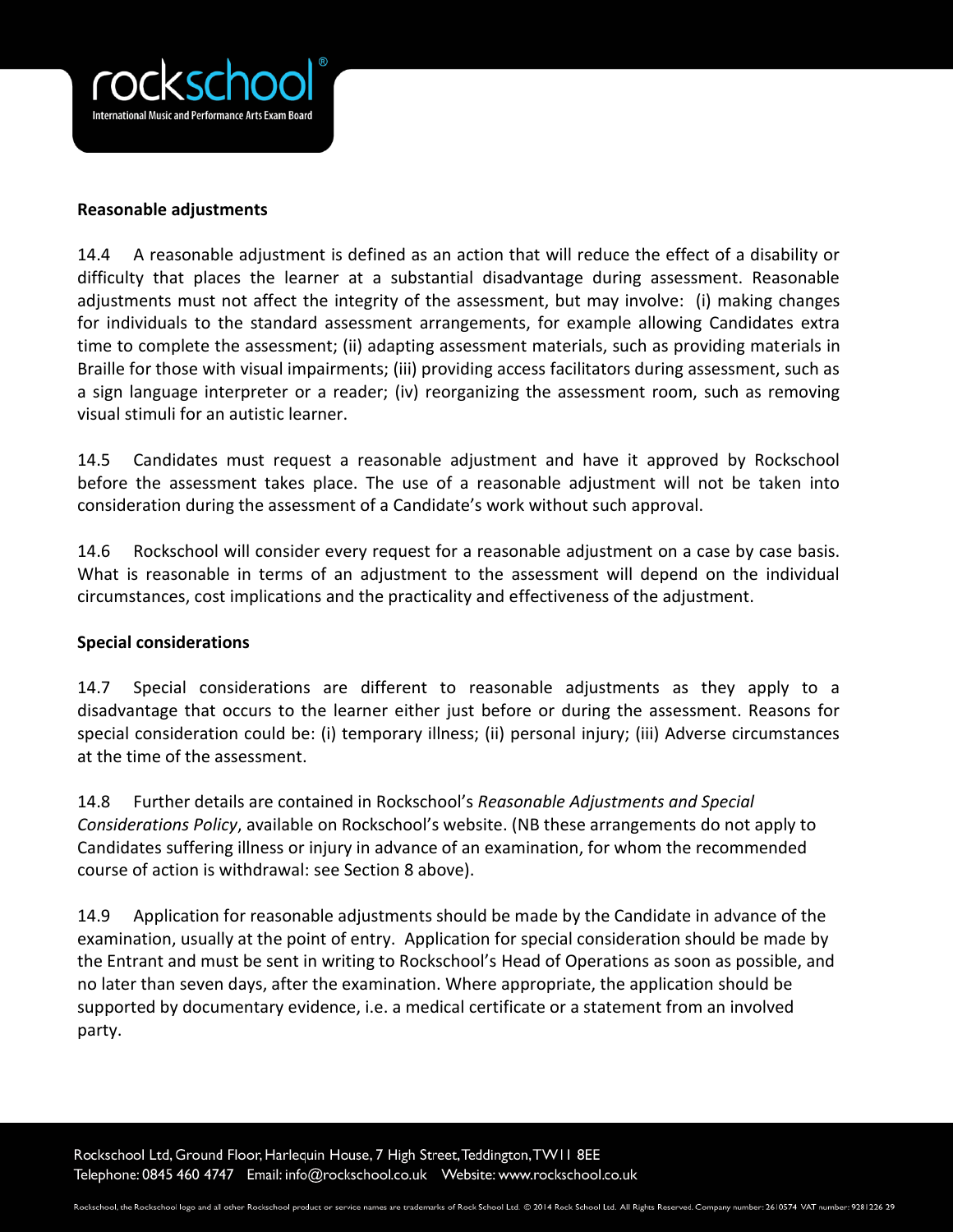

14.10 Examiners are not permitted to determine whether special consideration should be given. Such decisions are made only by designated Rockschool personnel.

14.11 Candidates can be assessed only on the performance given during an examination and consequently an application for special consideration will not normally result in an adjustment to marks. Where a section of an examination is not attempted, marks for that section cannot be awarded, but a Candidate may still be successful and be awarded a certificate, provided that the marks awarded for the sections attempted total 60% or more.

14.12 Should an application for special consideration prove successful, the following possible outcomes will be considered by Rockschool in consultation with the Entrant:

- 1. minor adjustment to the marks awarded, if an identifiable event or circumstance has affected the performance in any section or sections
- 2. if appropriate, discussion of the provisional outcome (i.e. informal notification by Rockschool whether or not the Candidate has passed) and a decision by the Entrant/Candidate to accept the result without adjustment to the marks, with a written acknowledgement from Rockschool that external circumstances may have affected the Candidate's performance;
- 3. invalidation of the examination result and the opportunity for the Candidate to retake the examination at the earliest opportunity and at no extra cost (for Grade and Performance Certificate examinations, within the next examination period, although this may mean attending at an alternative venue).

14.13 Application for special consideration may delay the release of the examination result while investigation is carried out.

14.14 For a Candidate who has fallen ill or suffered injury in advance of the examination, the recommended course of action is withdrawal, followed by application for a deferral: it is not advisable for a Candidate who is unwell to attend an examination, nor for a Candidate suffering illness or injury to attempt an examination under disadvantageous circumstances that cannot be taken into account by the examiner.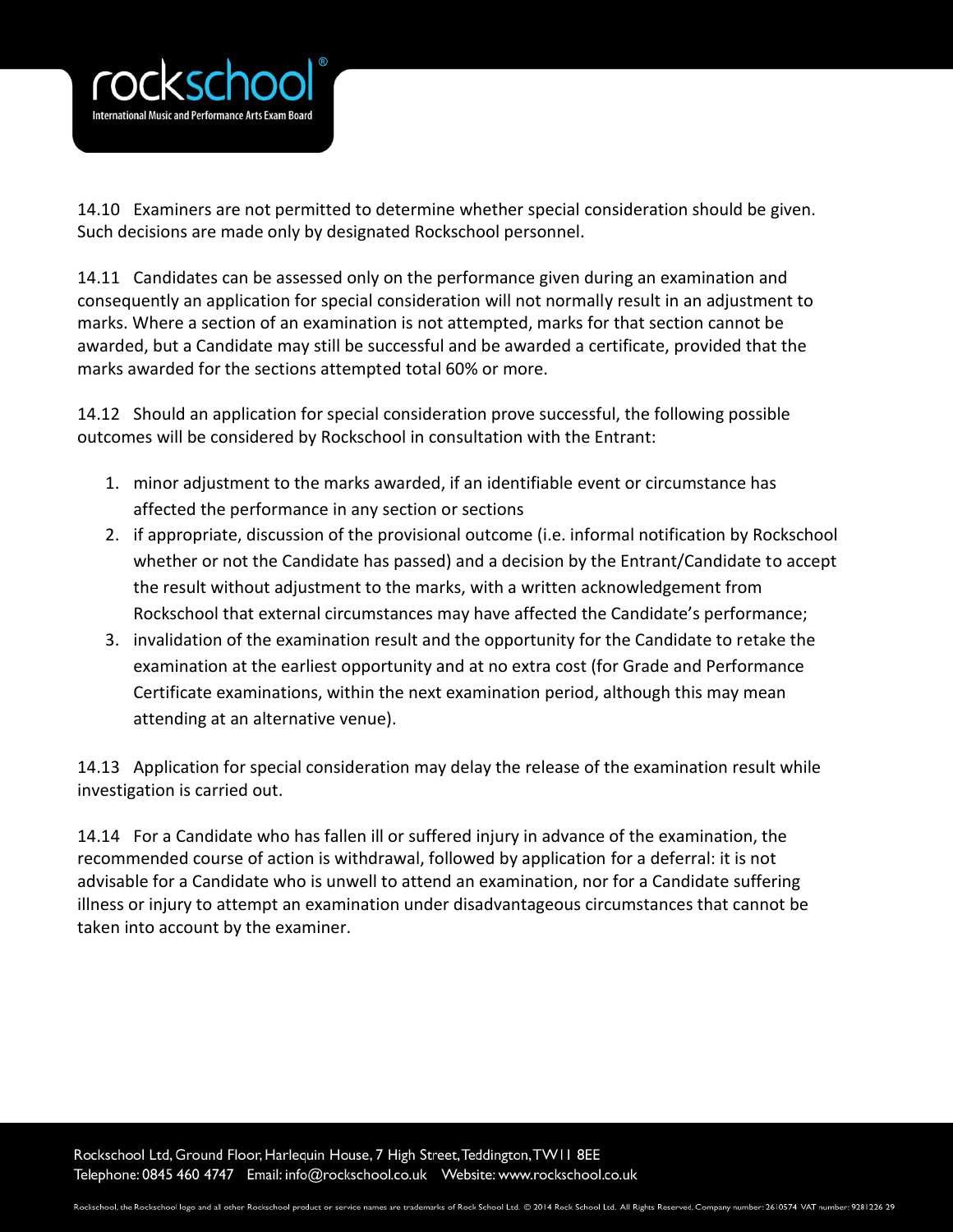

## **15 Results and Certificates**

15.1 Rockschool's marking schemes are outlined in the appropriate Rockschool instrumental Syllabus Guides. Copies of Syllabus Guides may be downloaded from the Rockschool website. Paper copies are available by post from the Rockschool head office.

15.2 Examiners report direct to Rockschool and are not permitted to divulge any information regarding examination results to any other person.

15.3 Grade and Performance Certificate examination results are usually issued two to three weeks after the examination date. Prior to their issue, results are subject to various standard checks and quality-assurance processes. Additional checks to a selection of results may mean that, in some instances, their release takes longer. However, every effort is made to keep any delay to a minimum.

15.4 A mark sheet is issued for each Candidate. For Graded Music Examinations, the mark form gives a breakdown of the marks awarded for each section and the total number of marks as well as the examiner's comments. When a Candidate achieves a total of less than 40 marks, a mark form recording only the examiner's comments will normally be issued, i.e. showing neither a breakdown of marks nor the total.)

15.5 All successful Graded Music Examination Candidates receive a certificate, which specifies the subject and grade in which they have been examined. Graded Music exam Certificates do not certify that the holders are qualified to teach, nor do they entitle them to append any letters to their names.

15.6 Unless the Entrant requests otherwise and in writing, the results (mark sheets/certificates) are posted to the Entrant, whose responsibility it is to pass them on to Candidates where appropriate.

15.7 Results are issued only in accordance with the procedures described here. Rockschool will not disclose examination results by telephone or e-mail.

15.8 Rockschool does not accept responsibility for the loss or non-receipt of any results after their dispatch by post. If results have not been received within the expected time, the Entrant should notify Rockschool and, if they are confirmed to have been dispatched, contact the local sorting office in case they are being held for collection following unsuccessful delivery.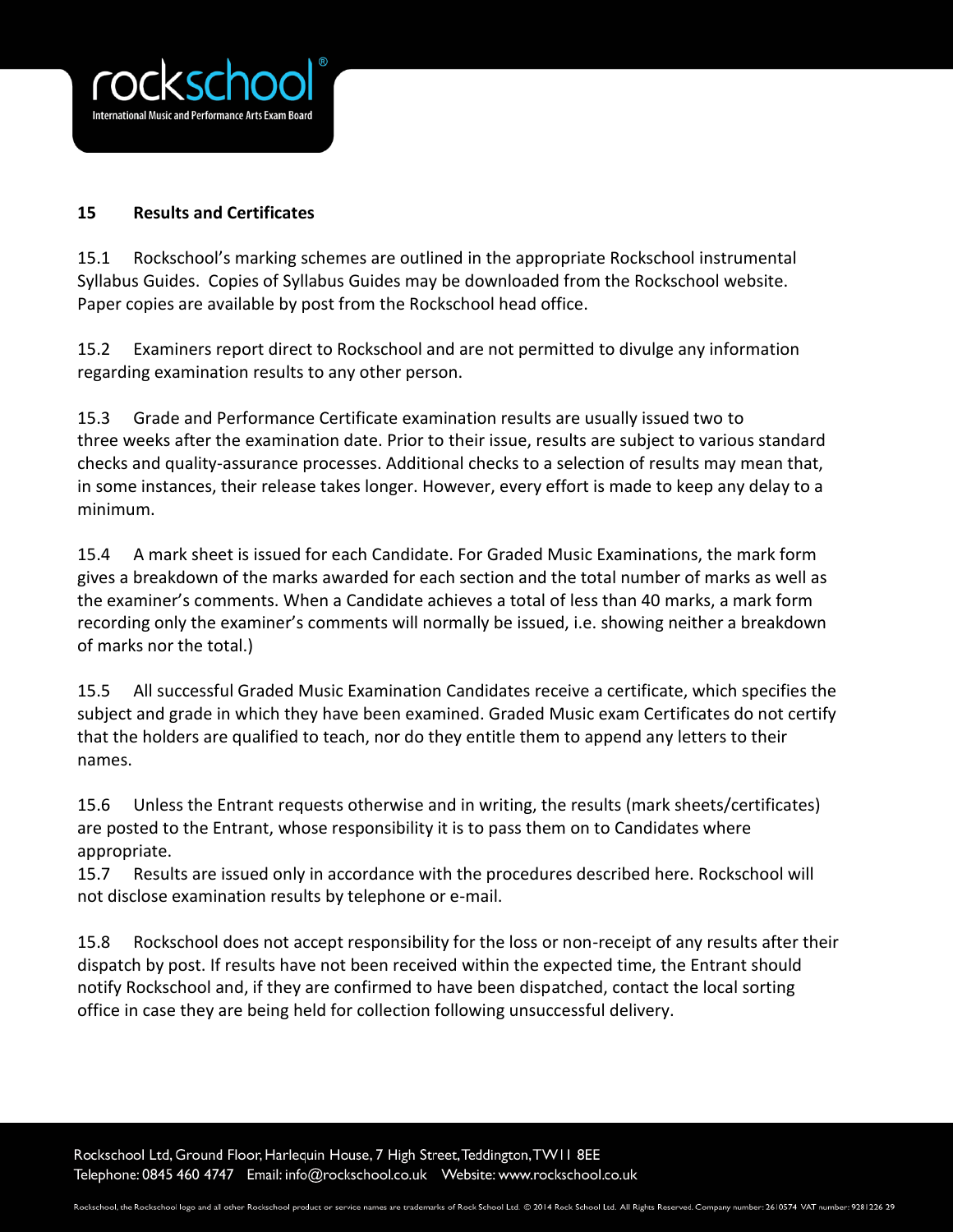

Rockschool allows a period of 28 days after the original dispatch date in order to allow for undelivered or wrongly delivered results to be returned; during this time, written confirmation of marks may be requested by the Entrant. If after this period results are still missing, the Entrant should notify Rockschool and arrangements will be made for replacement mark sheets and/or certificates to be issued.

15.9 On application, the result of a past examination may be confirmed in writing to a concerned party (e.g. an Entrant, Candidate and parent/guardian):

- *1 Examinations taken from 2002 onwards: an official application form should be downloaded from the Rockschool website and when complete sent to the Rockschool head office. Candidates should make it clear whether they are applying for confirmation of results or for a duplicate certificate. A charge of £10 will be made for a duplicate certificate.*
- *2 Examinations taken before 2002: Candidates should complete the official application form from the Rockschool website in order to obtain confirmation of results. Rockschool are unable to provide duplicate certificates from this period.*

15.10 Following government accreditation of Rockschool graded music examinations, the Universities and Colleges Admissions Service (visit the UCAS website: www.ucas.org.uk) includes Grades 6–8 in the tariff for UK university and college entrance. At the discretion of individual institutions, students may benefit from the following points recommendations:

|  | <b>Grades and Performance Certificates: UCAS Points</b> |  |  |
|--|---------------------------------------------------------|--|--|
|  |                                                         |  |  |

|                    | Grade 6 | Grade 7 | Grade 8 |
|--------------------|---------|---------|---------|
| Pass               | 25      | 40      | 55      |
| Merit              | 40      | 55      | 70      |
| <b>Distinction</b> | 45      | 60      | כ י     |

15.11 The UK government requires examination data from Rockschool for all Candidates between the ages of 11 and 18. Results for Candidates between these ages are therefore passed on to the Department for Education (DfE) in strict confidence.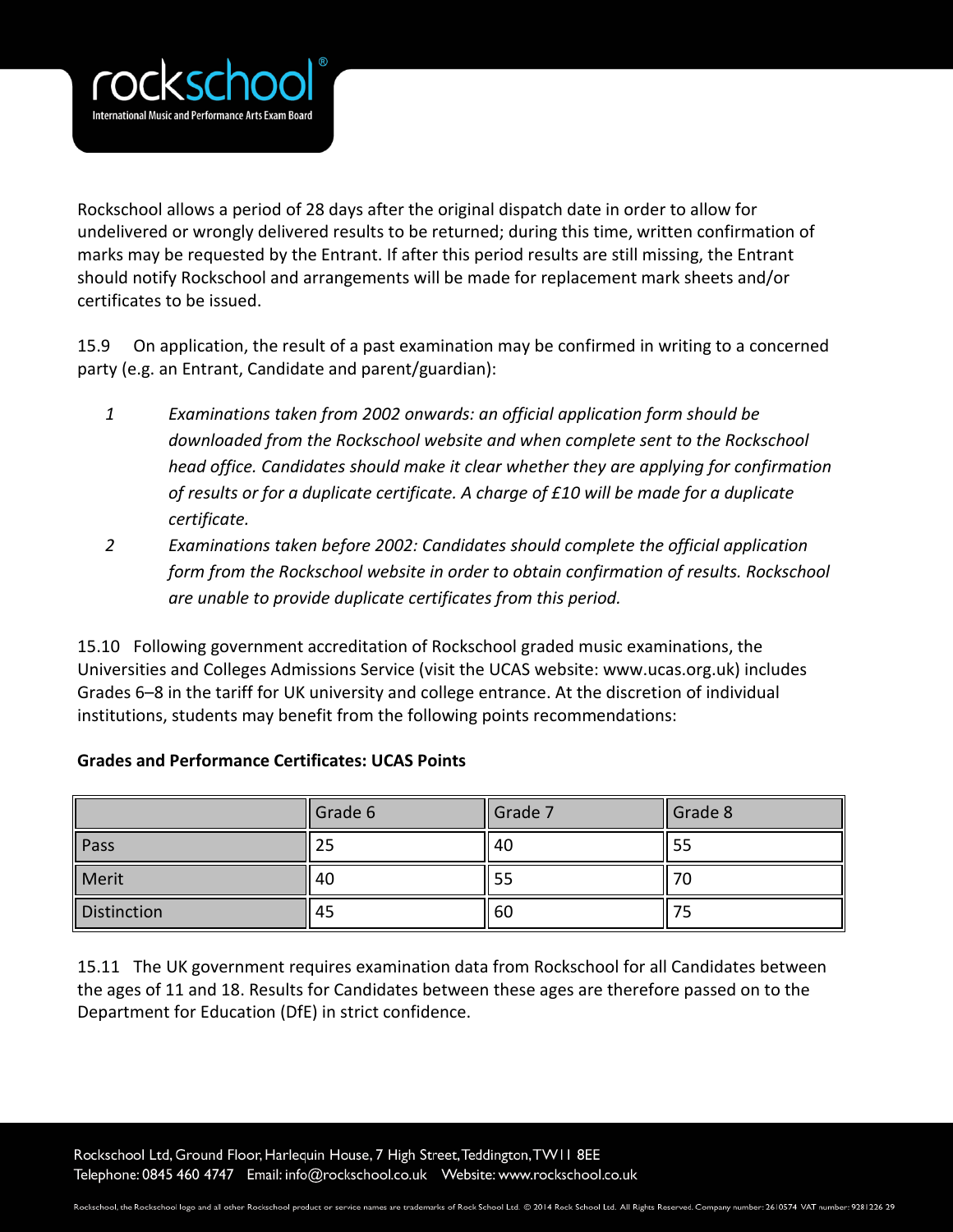

## **16 Appeals**

16.1 Appeals should be submitted on the official appeal form available from [www.rockschool.co.uk](http://www.rockschool.co.uk/) or on request for the Rockschool head office and should be addressed in writing to the Senior Examinations Officer, Appeals at Rockschool head office.

16.2 Appeals by Candidates will be considered if they concern: (i) appeals in respect of errors in procedure; and (ii) appeals in respect of errors in matching comments to marks awarded. Rockschool may also consider any appeals against Rockschool's decisions on reasonable adjustments or special considerations requests.

16.3 Candidates should contact the Senior Examinations Officer in the first instance no later than 30 days from the postmark of the result slip. Please provide as much information as possible to enable a thorough investigation to be carried out. All appeals should be **clearly marked** as appeals. Candidates may only appeal once their result has been received.

#### **Appeals against errors in procedure or matching comments to marks awarded**

16.4 Grounds for an appeal will only be accepted if the comments made by assessors or examiners on report forms do not match the marks awarded, or if the processes set out in examiners and centre handbooks have not been followed. Appeals which question the musical judgment of the examiner or the marks awarded will not be accepted if the process has been followed.

#### **Appeals against awarding body decisions on special considerations or reasonable adjustments**

16.5 A Candidate may make an appeal against Rockschool, if Rockschool has declined a request for a special consideration or reasonable adjustment. In these cases, the Head of Exams will review the application and make a final decision about whether the grounds for refusal was justified in terms of the equal opportunities and fair access to assessment policy and the policy for reasonable adjustments and special considerations. If a Candidate wishes to take their appeal further, they can contact the regulatory authorities.

16.6 A detailed copy of Rockschool's appeals process can be found on the Rockschool website.